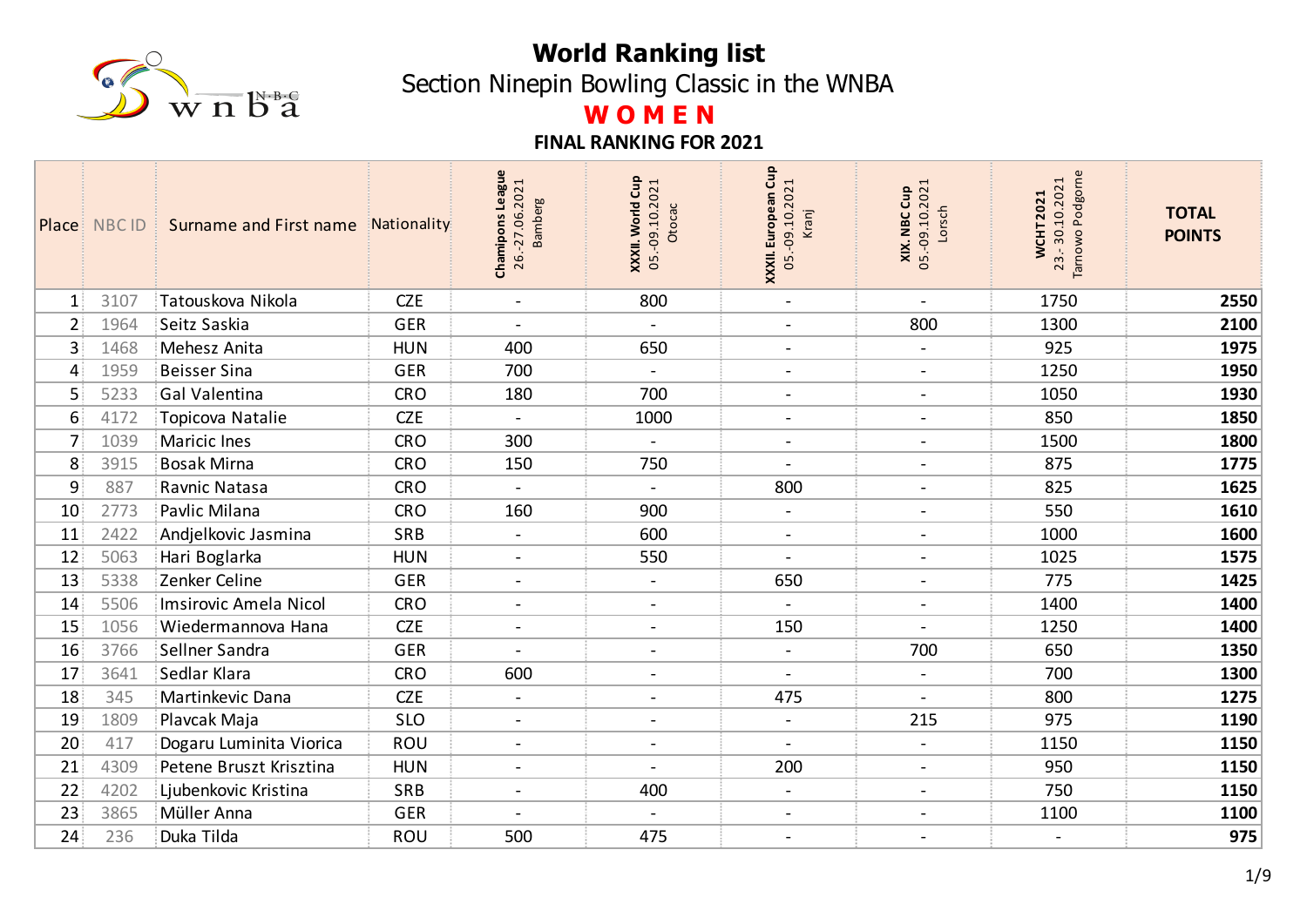

Section Ninepin Bowling Classic in the WNBA

# **W O M E N**

|    | Place NBC ID | Surname and First name<br>31 | Nationality | Chamipons League<br>26.-27.06.2021<br><b>Bamberg</b> | Cup<br>05.-09.10.2021<br><b>World</b><br>Otocac<br>XXXII. | XXXII. European Cup<br>05.-09.10.2021<br>Kranj | <b>XIX. NBC Cup</b><br>05.-09.10.2021<br>Lorsch | Podgorne<br>23.-30.10.2021<br><b>WCHT2021</b><br>Tarnowo | <b>TOTAL</b><br><b>POINTS</b> |
|----|--------------|------------------------------|-------------|------------------------------------------------------|-----------------------------------------------------------|------------------------------------------------|-------------------------------------------------|----------------------------------------------------------|-------------------------------|
| 25 | 4180         | <b>Bimber Alena</b>          | <b>GER</b>  | $\blacksquare$                                       | $\blacksquare$                                            | $\blacksquare$                                 | $\blacksquare$                                  | 900                                                      | 900                           |
| 26 | 3433         | Dorozan Dragana              | SRB         | $\blacksquare$                                       | $\overline{\phantom{0}}$                                  | 900                                            | $\blacksquare$                                  |                                                          | 900                           |
| 27 | 328          | Bacan - Schneider Ana        | <b>CRO</b>  | $\blacksquare$                                       | $\blacksquare$                                            | 160                                            | $\blacksquare$                                  | 675                                                      | 835                           |
| 28 | 1038         | Liovic Marijana              | <b>CRO</b>  | $\blacksquare$                                       | $\overline{\phantom{0}}$                                  | 525                                            | $\blacksquare$                                  | 300                                                      | 825                           |
| 29 | 3069         | Dollheimer Alina             | <b>GER</b>  | 800                                                  | $\blacksquare$                                            | $\blacksquare$                                 | $\blacksquare$                                  | $\blacksquare$                                           | 800                           |
| 30 | 3575         | Toth Katalin                 | <b>HUN</b>  | $\blacksquare$                                       | $\blacksquare$                                            | $\overline{\phantom{a}}$                       | 600                                             | 190                                                      | 790                           |
| 31 | 2646         | Braunova Jana                | <b>CZE</b>  | $\blacksquare$                                       | $\blacksquare$                                            | $\blacksquare$                                 | 230                                             | 500                                                      | 730                           |
| 32 | 4099         | Ahacic Premrl Marija         | <b>SLO</b>  | $\blacksquare$                                       | $\overline{a}$                                            | $\blacksquare$                                 | $\blacksquare$                                  | 725                                                      | 725                           |
| 33 | 5378         | Zivanovic Visnja             | SRB         | $\blacksquare$                                       | $\overline{\phantom{a}}$                                  | $\blacksquare$                                 | 475                                             | 230                                                      | 705                           |
| 34 | 5428         | Majerova Katerina            | <b>CZE</b>  | $\blacksquare$                                       | $\overline{\phantom{a}}$                                  | 700                                            |                                                 |                                                          | 700                           |
| 35 | 2021         | Sass Edit                    | <b>HUN</b>  | $\overline{\phantom{0}}$                             | $\blacksquare$                                            | $\blacksquare$                                 | 550                                             | 150                                                      | 700                           |
| 36 | 5593         | <b>Bogdanovic Venesa</b>     | <b>CRO</b>  |                                                      | 675                                                       | $\blacksquare$                                 | $\overline{\phantom{a}}$                        | $\qquad \qquad \blacksquare$                             | 675                           |
| 37 | 2885         | Nagy Beatrix                 | <b>HUN</b>  | $\blacksquare$                                       | 625                                                       | $\blacksquare$                                 | $\overline{\phantom{a}}$                        | $\overline{\phantom{0}}$                                 | 625                           |
| 38 | 1609         | Lacatusu Daniela             | ROU         | $\overline{\phantom{a}}$                             | $\overline{\phantom{0}}$                                  | $\overline{\phantom{a}}$                       | $\blacksquare$                                  | 600                                                      | 600                           |
| 39 | 5701         | Süss Claudia                 | <b>GER</b>  | $\blacksquare$                                       | $\blacksquare$                                            | 600                                            | $\overline{\phantom{a}}$                        | $\qquad \qquad -$                                        | 600                           |
| 40 | 185          | Dobesova Nadezda             | <b>CZE</b>  |                                                      | 575                                                       | $\sim$                                         | $\overline{\phantom{a}}$                        | $\overline{\phantom{a}}$                                 | 575                           |
| 41 | 4168         | Oplanic Katja                | <b>CRO</b>  | $\blacksquare$                                       | $\overline{\phantom{a}}$                                  | 575                                            | $\overline{\phantom{a}}$                        | $\blacksquare$                                           | 575                           |
| 42 | 5467         | Obrenic Vladana              | <b>SRB</b>  | $\overline{\phantom{a}}$                             | 425                                                       | $\overline{\phantom{a}}$                       | $\blacksquare$                                  | 130                                                      | 555                           |
| 43 | 2619         | Kokalj Tadeja                | <b>SLO</b>  | $\blacksquare$                                       | $\overline{a}$                                            | 550                                            | $\blacksquare$                                  | $\overline{\phantom{a}}$                                 | 550                           |
| 44 | 5018         | Sinkovic Tamara              | <b>CRO</b>  | $\blacksquare$                                       | 525                                                       | $\blacksquare$                                 | $\blacksquare$                                  | $\overline{\phantom{a}}$                                 | 525                           |
| 45 | 5101         | Fekete Reka                  | ROU         | 140                                                  | 180                                                       | $\blacksquare$                                 | $\blacksquare$                                  | 200                                                      | 520                           |
| 46 | 2922         | Schneider Yvonne             | <b>GER</b>  | $\blacksquare$                                       | $\blacksquare$                                            | $\blacksquare$                                 | 500                                             | $\blacksquare$                                           | 500                           |
| 47 | 1055         | Vaverkova Lucie              | <b>CZE</b>  | $\blacksquare$                                       | 500                                                       | $\overline{a}$                                 | $\overline{\phantom{a}}$                        | $\blacksquare$                                           | 500                           |
| 48 | 6041         | Repnik Tea                   | <b>SLO</b>  | $\blacksquare$                                       | $\overline{\phantom{a}}$                                  | 500                                            | $\overline{\phantom{a}}$                        | $\blacksquare$                                           | 500                           |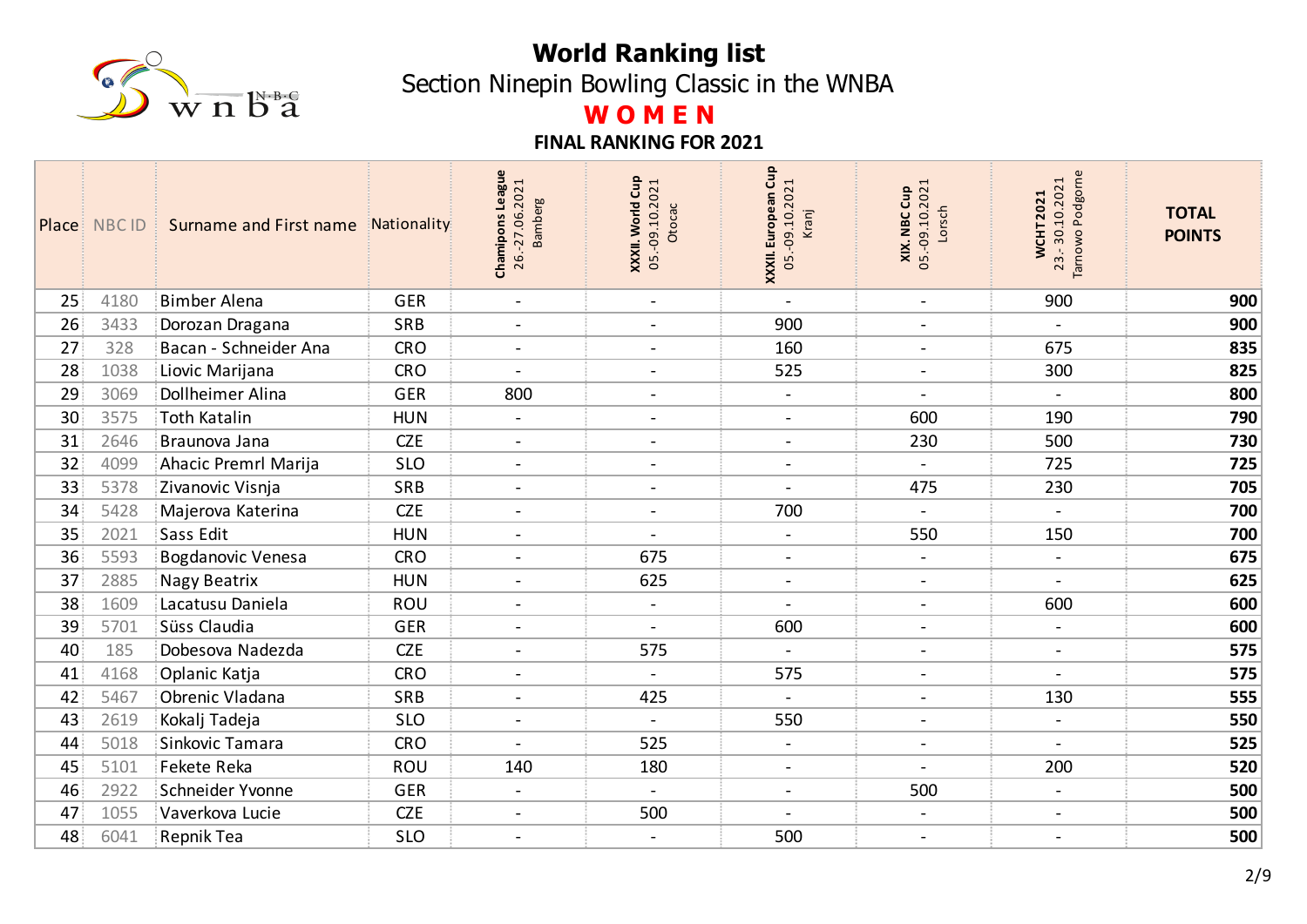

Section Ninepin Bowling Classic in the WNBA

# **W O M E N**

|    | Place NBC ID | Surname and First name<br><b>A</b> | Nationality | Chamipons League<br>26.-27.06.2021<br><b>Bamberg</b> | Cup<br>05.-09.10.2021<br><b>World</b><br>Otocac<br>XXXII. | XXXII. European Cup<br>05.-09.10.2021<br>Kranj | <b>XIX. NBC Cup</b><br>05.-09.10.2021<br>Lorsch | Podgorne<br>23.-30.10.2021<br><b>WCHT2021</b><br>Tarnowo | <b>TOTAL</b><br><b>POINTS</b> |
|----|--------------|------------------------------------|-------------|------------------------------------------------------|-----------------------------------------------------------|------------------------------------------------|-------------------------------------------------|----------------------------------------------------------|-------------------------------|
| 49 | 204          | Csongradi Gyöngyi                  | <b>HUN</b>  | $\blacksquare$                                       | $\blacksquare$                                            | 130                                            | $\blacksquare$                                  | 350                                                      | 480                           |
| 50 | 4987         | Mrzljak Tina                       | <b>SLO</b>  | $\blacksquare$                                       | 320                                                       | $\mathcal{L}$                                  | $\sim$                                          | 160                                                      | 480                           |
| 51 | 4020         | Horvath Sarolta                    | <b>HUN</b>  | $\blacksquare$                                       | $\blacksquare$                                            | $\blacksquare$                                 | 450                                             | $\overline{a}$                                           | 450                           |
| 52 | 6435         | Fuit-Sinka Cintia                  | <b>HUN</b>  | $\blacksquare$                                       | 450                                                       | $\blacksquare$                                 | $\blacksquare$                                  |                                                          | 450                           |
| 53 | 4988         | Radic Nata?a                       | <b>SLO</b>  | $\blacksquare$                                       | $\blacksquare$                                            | $\blacksquare$                                 | $\blacksquare$                                  | 450                                                      | 450                           |
| 54 | 1051         | Cvejnova Aneta                     | <b>CZE</b>  | $\overline{\phantom{a}}$                             | $\qquad \qquad -$                                         | 450                                            | $\blacksquare$                                  |                                                          | 450                           |
| 55 | 2782         | <b>Steiner Fiona</b>               | <b>AUT</b>  | $\blacksquare$                                       | 220                                                       | $\blacksquare$                                 | $\blacksquare$                                  | 220                                                      | 440                           |
| 56 | 4184         | Bachert Jana-Sophie                | GER         | $\sim$                                               | $\overline{a}$                                            | $\blacksquare$                                 | 425                                             | $\overline{\phantom{a}}$                                 | 425                           |
| 57 | 3556         | Pavlakovic Valentina               | <b>CRO</b>  | $\blacksquare$                                       | $\overline{\phantom{a}}$                                  | 425                                            | $\blacksquare$                                  |                                                          | 425                           |
| 58 | 4548         | Frenc Ljiljana                     | <b>SRB</b>  | $\blacksquare$                                       | $\overline{\phantom{0}}$                                  | 175                                            | $\overline{\phantom{a}}$                        | 240                                                      | 415                           |
| 59 | 3863         | <b>Barth Saskia</b>                | <b>GER</b>  | $\overline{\phantom{0}}$                             | $\blacksquare$                                            | $\blacksquare$                                 | 400                                             | $\blacksquare$                                           | 400                           |
| 60 | 1502         | Sanda Alina Stefania               | ROU         | $\overline{\phantom{0}}$                             |                                                           | $\overline{\phantom{a}}$                       | $\blacksquare$                                  | 400                                                      | 400                           |
| 61 | 5884         | Urban Manuela                      | <b>GER</b>  | $\overline{\phantom{a}}$                             | $\blacksquare$                                            | 400                                            | $\overline{\phantom{a}}$                        | $\blacksquare$                                           | 400                           |
| 62 | 1921         | Axmanova Andrea                    | <b>CZE</b>  | $\overline{\phantom{a}}$                             | 390                                                       | $\blacksquare$                                 | $\blacksquare$                                  | $\blacksquare$                                           | 390                           |
| 63 | 3609         | Lukac Hermina                      | SRB         | $\blacksquare$                                       | 380                                                       | $\overline{\phantom{a}}$                       | $\blacksquare$                                  | $\blacksquare$                                           | 380                           |
| 64 | 2383         | Lutz Kathrin                       | <b>GER</b>  | $\blacksquare$                                       | $\blacksquare$                                            | $\blacksquare$                                 | 375                                             | $\overline{\phantom{a}}$                                 | 375                           |
| 65 | 3185         | Koprivc Irena                      | <b>SLO</b>  | $\blacksquare$                                       | $\blacksquare$                                            | 375                                            | $\blacksquare$                                  | $\overline{\phantom{a}}$                                 | 375                           |
| 66 | 3041         | Huber Julia                        | <b>AUT</b>  | $\overline{\phantom{a}}$                             | 370                                                       | $\blacksquare$                                 | $\blacksquare$                                  | $\overline{\phantom{a}}$                                 | 370                           |
| 67 | 6434         | Heimann Ibolya                     | <b>HUN</b>  | $\blacksquare$                                       | 360                                                       | $\blacksquare$                                 | $\sim$                                          | $\blacksquare$                                           | 360                           |
| 68 | 5091         | Paszyk Julia                       | POL         | $\overline{\phantom{a}}$                             | $\blacksquare$                                            | $\blacksquare$                                 | 350                                             | $\blacksquare$                                           | 350                           |
| 69 | 6009         | Toth Andrea                        | <b>HUN</b>  | $\blacksquare$                                       | 350                                                       | $\overline{a}$                                 | $\blacksquare$                                  | $\blacksquare$                                           | 350                           |
| 70 | 713          | <b>Boksic Nadine</b>               | <b>GER</b>  | $\blacksquare$                                       | $\blacksquare$                                            | 350                                            | $\blacksquare$                                  | $\blacksquare$                                           | 350                           |
| 71 | 5524         | Seres Bernadett                    | ROU         | 110                                                  | 240                                                       | $\blacksquare$                                 | $\sim$                                          | $\blacksquare$                                           | 350                           |
| 72 | 4763         | Hurnowicz Julia                    | POL         | $\blacksquare$                                       | 340                                                       | $\blacksquare$                                 | $\overline{\phantom{a}}$                        | $\blacksquare$                                           | 340                           |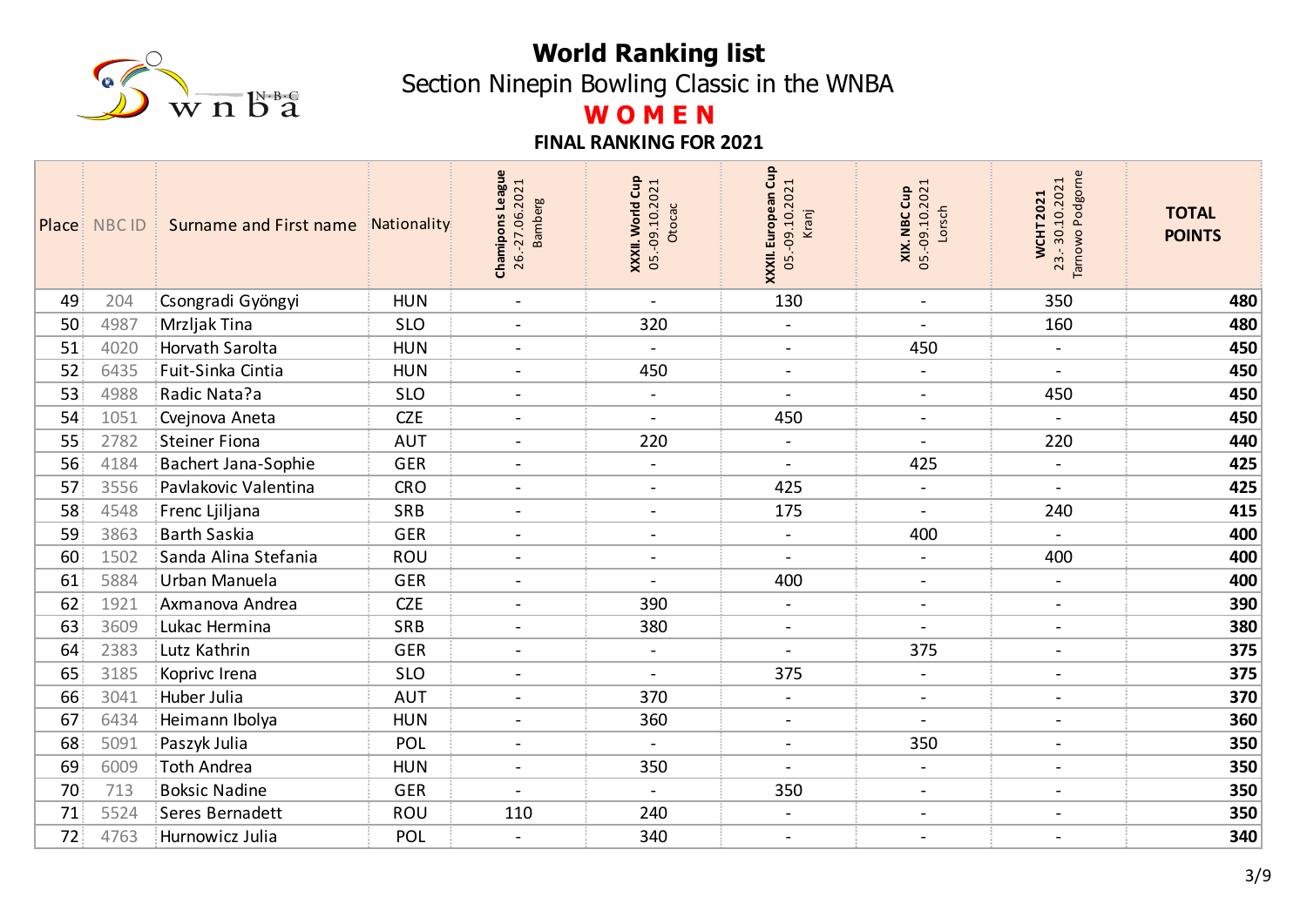

Section Ninepin Bowling Classic in the WNBA

# **W O M E N**

|    | Place NBC ID | Surname and First name<br>-31 | Nationality | Chamipons League<br>26.-27.06.2021<br><b>Bamberg</b> | Cup<br>05.-09.10.2021<br>World<br>Otocac<br>XXXII. | XXXII. European Cup<br>05.-09.10.2021<br>Kranj | <b>XIX. NBC Cup</b><br>05.-09.10.2021<br><b>and</b><br>Lorsch | Podgorne<br>23.-30.10.2021<br><b>WCHT2021</b><br>Tarnowo | <b>TOTAL</b><br><b>POINTS</b> |
|----|--------------|-------------------------------|-------------|------------------------------------------------------|----------------------------------------------------|------------------------------------------------|---------------------------------------------------------------|----------------------------------------------------------|-------------------------------|
| 73 | 2764         | Bizjak Patricija              | <b>SLO</b>  | $\blacksquare$                                       | 290                                                | $\blacksquare$                                 | $\blacksquare$                                                | 50                                                       | 340                           |
| 74 | 4203         | Cikos Olivera                 | SRB         | $\qquad \qquad -$                                    | 330                                                | $\overline{\phantom{a}}$                       | $\overline{\phantom{a}}$                                      | $\blacksquare$                                           | 330                           |
| 75 | 1561         | Sauter Bianca                 | <b>GER</b>  | $\overline{\phantom{a}}$                             | $\blacksquare$                                     | $\blacksquare$                                 | 325                                                           | $\overline{a}$                                           | 325                           |
| 76 | 4185         | Neundörfer Christina          | <b>GER</b>  | $\overline{\phantom{0}}$                             | $\blacksquare$                                     | 325                                            | $\blacksquare$                                                | $\overline{\phantom{a}}$                                 | 325                           |
| 77 | 5851         | Ondovcakova Aneta             | <b>CZE</b>  | $\overline{\phantom{a}}$                             | 310                                                | $\blacksquare$                                 | $\overline{\phantom{a}}$                                      | $\qquad \qquad -$                                        | 310                           |
| 78 | 5555         | Grujic Miona                  | SRB         | $\blacksquare$                                       |                                                    | $\blacksquare$                                 | 300                                                           | $\overline{\phantom{a}}$                                 | 300                           |
| 79 | 4699         | Kantnerova Alena              | <b>CZE</b>  | $\blacksquare$                                       | 300                                                | $\overline{\phantom{a}}$                       | $\blacksquare$                                                | $\qquad \qquad -$                                        | 300                           |
| 80 | 2098         | Bordacs-Szalai Dorottya       | <b>HUN</b>  | $\blacksquare$                                       | $\overline{\phantom{0}}$                           | 300                                            | $\blacksquare$                                                | $\overline{\phantom{a}}$                                 | 300                           |
| 81 | 6161         | Bouckova Eliska               | <b>CZE</b>  | $\overline{\phantom{a}}$                             | $\blacksquare$                                     | 290                                            | $\overline{\phantom{a}}$                                      | $\overline{\phantom{a}}$                                 | 290                           |
| 82 | 5438         | Straufova Anna                | <b>CZE</b>  | $\overline{a}$                                       | 280                                                | $\blacksquare$                                 | $\blacksquare$                                                | $\blacksquare$                                           | 280                           |
| 83 | 5839         | Drnovsek Lea                  | <b>SLO</b>  | $\overline{\phantom{a}}$                             | $\blacksquare$                                     | 280                                            | $\blacksquare$                                                | $\overline{\phantom{a}}$                                 | 280                           |
| 84 | 5553         | Trosic Kristina               | <b>SRB</b>  |                                                      |                                                    | $\overline{\phantom{a}}$                       | 275                                                           |                                                          | 275                           |
| 85 | 5856         | Relota Teodora                | SRB         | $\blacksquare$                                       | 270                                                | $\blacksquare$                                 | $\blacksquare$                                                | $\blacksquare$                                           | 270                           |
| 86 | 597          | Rozsa-Drajko Gabriella        | <b>HUN</b>  | $\qquad \qquad \blacksquare$                         |                                                    | 270                                            | $\overline{\phantom{a}}$                                      |                                                          | 270                           |
| 87 | 3762         | Zlojutro Tatjana              | <b>BIH</b>  | $\overline{\phantom{0}}$                             | 200                                                | $\blacksquare$                                 | $\overline{\phantom{a}}$                                      | 65                                                       | 265                           |
| 88 | 3210         | Tibola Natasa                 | <b>SLO</b>  | $\qquad \qquad \blacksquare$                         | 260                                                | $\blacksquare$                                 | $\overline{\phantom{a}}$                                      | $\overline{\phantom{a}}$                                 | 260                           |
| 89 | 1614         | Hrdinova Martina              | <b>CZE</b>  | $\overline{\phantom{a}}$                             | $\blacksquare$                                     | 260                                            | $\overline{\phantom{a}}$                                      | $\blacksquare$                                           | 260                           |
| 90 | 6135         | Russ Melina                   | <b>GER</b>  | $\blacksquare$                                       |                                                    | $\overline{\phantom{a}}$                       | 250                                                           | $\qquad \qquad -$                                        | 250                           |
| 91 | 5535         | <b>Budoi Noemi</b>            | ROU         | $\blacksquare$                                       | 250                                                | $\blacksquare$                                 | $\blacksquare$                                                | $\overline{\phantom{a}}$                                 | 250                           |
| 92 | 1631         | Kormanjos Dijana              | <b>SRB</b>  | $\overline{\phantom{a}}$                             | $\overline{\phantom{a}}$                           |                                                | $\blacksquare$                                                | 250                                                      | 250                           |
| 93 | 6309         | Visova Adela                  | <b>CZE</b>  | $\blacksquare$                                       | $\overline{\phantom{a}}$                           | 250                                            | $\overline{\phantom{a}}$                                      | $\overline{\phantom{a}}$                                 | 250                           |
| 94 | 3688         | Jambrovic Ana                 | <b>CRO</b>  | 250                                                  | $\blacksquare$                                     | $\blacksquare$                                 | $\blacksquare$                                                | $\overline{\phantom{a}}$                                 | 250                           |
| 95 | 5592         | Juricic Mateja                | <b>CRO</b>  | $\frac{1}{2}$                                        | $\overline{\phantom{0}}$                           | $\blacksquare$                                 | 245                                                           | $\blacksquare$                                           | 245                           |
| 96 | 3725         | Szabo Renata                  | <b>HUN</b>  | $\overline{\phantom{a}}$                             | $\overline{\phantom{a}}$                           | $\blacksquare$                                 | 240                                                           | $\overline{\phantom{a}}$                                 | 240                           |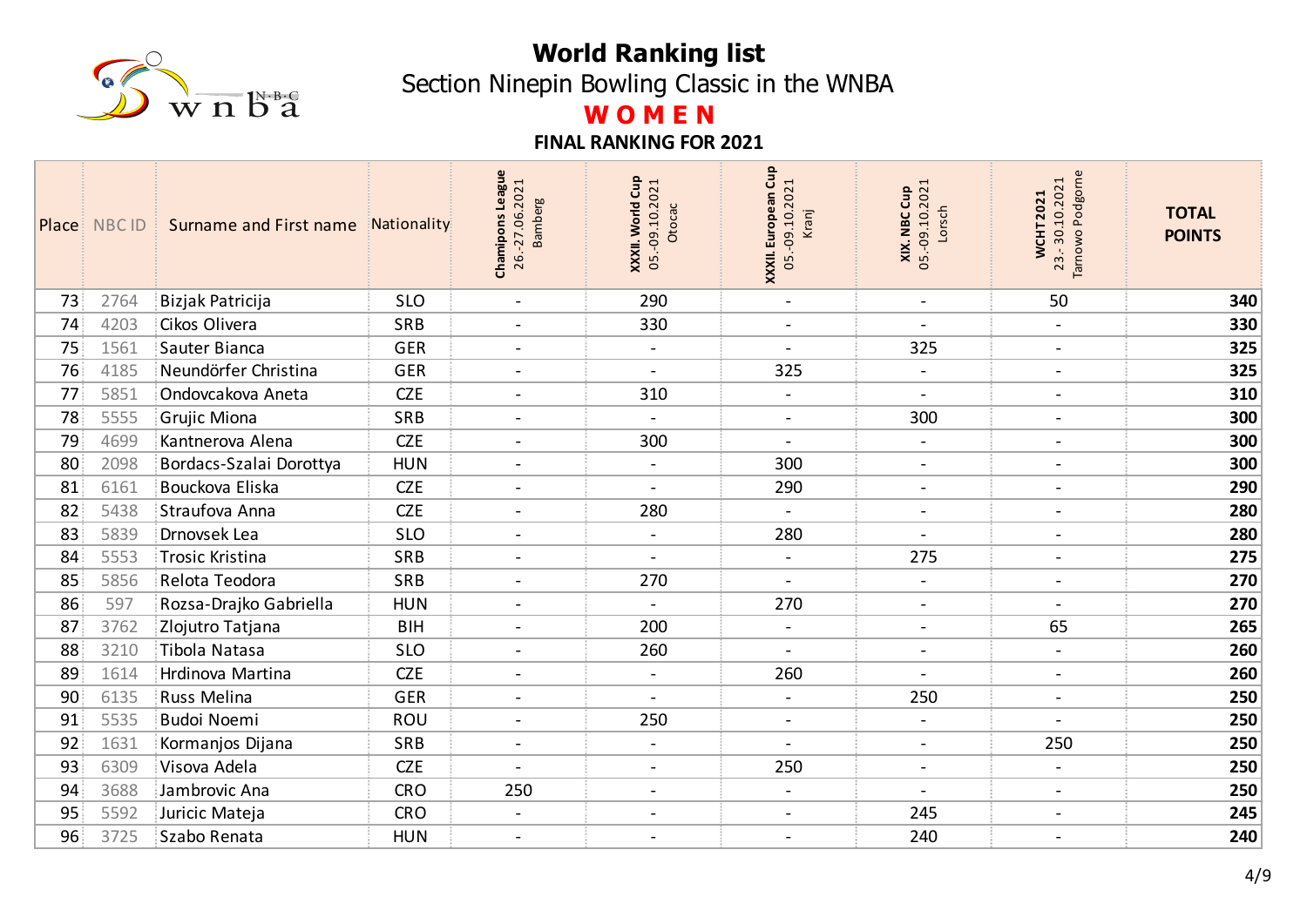

Section Ninepin Bowling Classic in the WNBA

# **W O M E N**

|                     | Place NBC ID | Surname and First name     | Nationality | <b>Chamipons League</b><br>26.-27.06.2021<br>amberg<br>$\overline{m}$ | Gup<br><b>XXXII. World Cup</b><br>05.-09.10.2021<br>Otocac | XXXII. European Cup<br>05.-09.10.2021<br>Kranj | <b>XIX. NBC Cup</b><br>05.-09.10.2021<br>Lorsch | Podgorne<br>23.-30.10.2021<br><b>WCHT2021</b><br>Tarnowo | <b>TOTAL</b><br><b>POINTS</b> |
|---------------------|--------------|----------------------------|-------------|-----------------------------------------------------------------------|------------------------------------------------------------|------------------------------------------------|-------------------------------------------------|----------------------------------------------------------|-------------------------------|
| 97                  | 3918         | Zajec Katarina             | <b>CRO</b>  | $\blacksquare$                                                        | $\blacksquare$                                             | 240                                            | $\blacksquare$                                  | $\blacksquare$                                           | 240                           |
| 98                  | 4213         | Neubauer Nathalie          | <b>AUT</b>  | $\overline{\phantom{a}}$                                              | $\overline{\phantom{a}}$                                   | 180                                            | $\blacksquare$                                  | 60                                                       | 240                           |
| 99                  | 5802         | Dr Frank Noemi             | <b>HUN</b>  | $\blacksquare$                                                        | $\overline{\phantom{a}}$                                   | $\blacksquare$                                 | 235                                             | $\blacksquare$                                           | 235                           |
| $100^{\frac{1}{3}}$ | 4614         | Pevec Tamara               | <b>SLO</b>  | $\overline{a}$                                                        | $\blacksquare$                                             | 230                                            | $\blacksquare$                                  | $\overline{\phantom{a}}$                                 | 230                           |
| 101                 | 3475         | Kovacevic Maja             | <b>BIH</b>  | $\overline{\phantom{a}}$                                              | 230                                                        | $\blacksquare$                                 | $\blacksquare$                                  | $\overline{\phantom{a}}$                                 | 230                           |
| 102                 | 5565         | Sidlo Julia                | POL         | $\overline{\phantom{a}}$                                              | $\overline{\phantom{a}}$                                   | $\blacksquare$                                 | 225                                             | $\blacksquare$                                           | 225                           |
| 103                 | 5141         | Petrov Veronika            | <b>CZE</b>  | $\blacksquare$                                                        | $\blacksquare$                                             | $\blacksquare$                                 | 220                                             | $\overline{\phantom{a}}$                                 | 220                           |
| 104                 | 2346         | Nanic Maja                 | <b>CRO</b>  | $\overline{\phantom{a}}$                                              | $\blacksquare$                                             | 220                                            | $\blacksquare$                                  | $\blacksquare$                                           | 220                           |
| 105                 | 1807         | Jurancic Barbara           | <b>SLO</b>  | $\blacksquare$                                                        | $\blacksquare$                                             | $\blacksquare$                                 | 210                                             | $\overline{\phantom{a}}$                                 | 210                           |
| 106                 | 983          | Zivkovic Noemi             | <b>SLO</b>  | $\blacksquare$                                                        |                                                            | 210                                            | $\blacksquare$                                  | $\blacksquare$                                           | 210                           |
| 107                 | 880          | Sajko Eva                  | <b>SLO</b>  | $\sim$                                                                | 210                                                        | $\blacksquare$                                 | $\blacksquare$                                  | $\blacksquare$                                           | 210                           |
| 108                 | 3139         | Orrin Gertrud              | <b>EST</b>  | $\overline{a}$                                                        |                                                            | $\blacksquare$                                 |                                                 | 210                                                      | 210                           |
| 109                 | 5923         | Drexel Lara                | <b>GER</b>  | $\blacksquare$                                                        | $\blacksquare$                                             | $\overline{\phantom{a}}$                       | 205                                             | $\overline{\phantom{a}}$                                 | 205                           |
| 110                 | 6383         | Derahova Karolina          | <b>CZE</b>  |                                                                       | $\overline{\phantom{a}}$                                   | $\blacksquare$                                 | 200                                             | $\blacksquare$                                           | 200                           |
| 111                 | 4227         | Müller Melissa             | <b>GER</b>  | 200                                                                   | $\blacksquare$                                             | $\blacksquare$                                 | $\blacksquare$                                  | $\overline{\phantom{a}}$                                 | 200                           |
| 112                 | 5296         | Weber Daniela              | <b>GER</b>  |                                                                       | $\overline{\phantom{a}}$                                   | $\blacksquare$                                 | 195                                             | $\blacksquare$                                           | 195                           |
| 113                 | 4169         | Juricic Ivana              | <b>CRO</b>  | $\overline{a}$                                                        | $\blacksquare$                                             | $\sim$                                         | 190                                             | $\overline{\phantom{a}}$                                 | 190                           |
| 114                 | 5180         | <b>Drexler Bettina</b>     | <b>GER</b>  | $\overline{\phantom{a}}$                                              | $\blacksquare$                                             | 190                                            | $\blacksquare$                                  | $\blacksquare$                                           | 190                           |
| 115                 | 199          | Szabo Monika               | <b>HUN</b>  | $\frac{1}{2}$                                                         | 190                                                        | $\overline{\phantom{a}}$                       | $\blacksquare$                                  | $\blacksquare$                                           | 190                           |
| 116                 | 1696         | Kozlina Renata             | <b>BIH</b>  | $\overline{\phantom{a}}$                                              | 160                                                        | $\blacksquare$                                 | $\blacksquare$                                  | 30                                                       | 190                           |
| 117                 | 5087         | Brodziszewska Julia        | POL         | $\overline{a}$                                                        | $\blacksquare$                                             | $\overline{\phantom{a}}$                       | 185                                             | $\overline{\phantom{a}}$                                 | 185                           |
| 118                 | 1390         | <b>Drechsler Elisabeth</b> | <b>AUT</b>  | $\blacksquare$                                                        | $\blacksquare$                                             | $\blacksquare$                                 | 180                                             | $\blacksquare$                                           | 180                           |
| 119                 | 1064         | Rauscher Stephanie         | <b>FRA</b>  | $\blacksquare$                                                        | $\blacksquare$                                             | $\blacksquare$                                 |                                                 | 180                                                      | 180                           |
| 120                 | 6663         | <b>Grcic Ana</b>           | <b>CRO</b>  | $\overline{\phantom{a}}$                                              | $\sim$                                                     | $\overline{\phantom{a}}$                       | 175                                             | $\blacksquare$                                           | 175                           |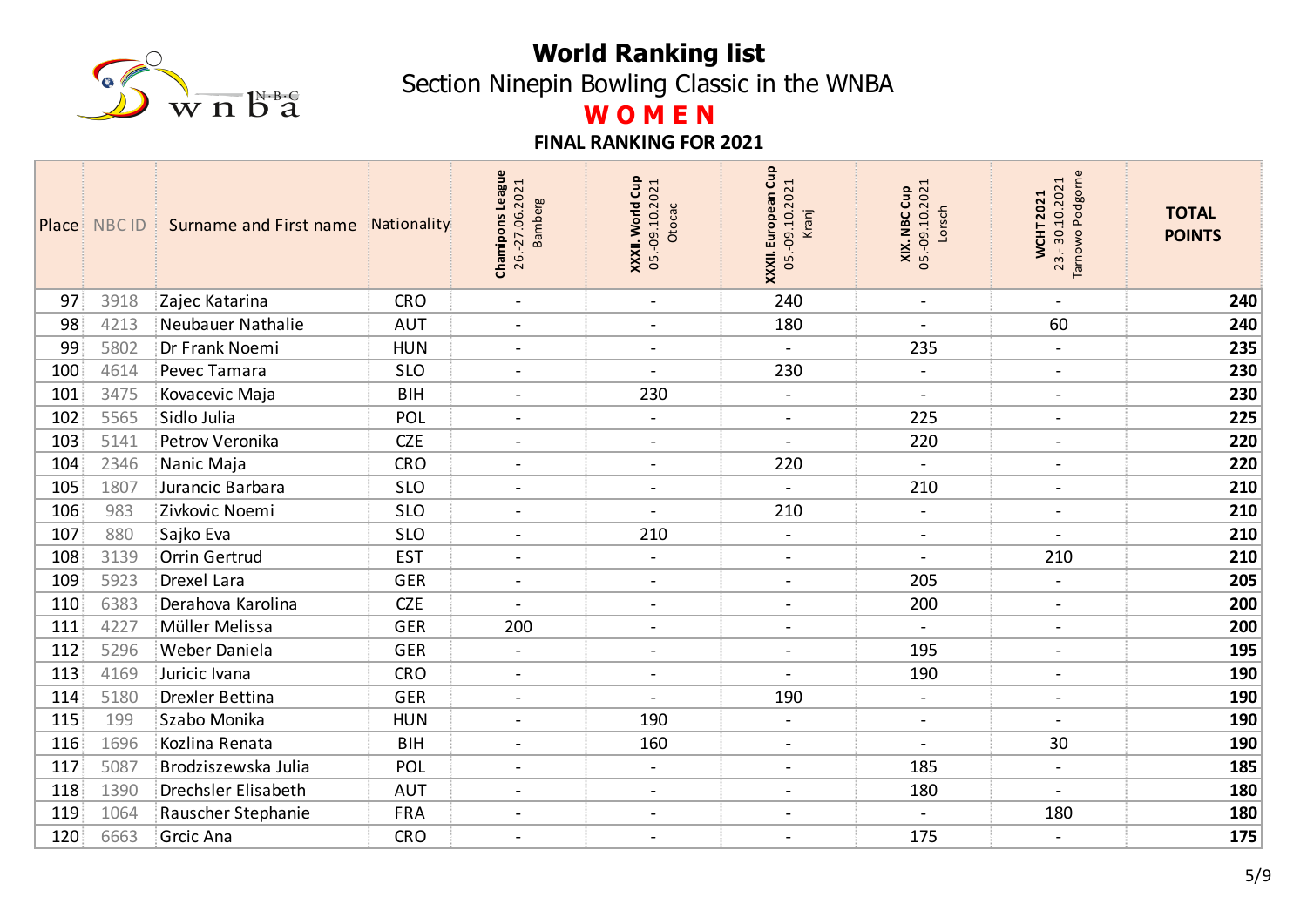

Section Ninepin Bowling Classic in the WNBA

# **W O M E N**

|     | Place NBC ID | Surname and First name  | Nationality | Chamipons League<br>26.-27.06.2021<br>amberg<br>m | Cup<br>05.-09.10.2021<br>XXXII. World<br>Otocac | XXXII. European Cup<br>05.-09.10.2021<br>Kranj | <b>XIX. NBC Cup</b><br>05.-09.10.2021<br>Lorsch | Podgorne<br>23.-30.10.2021<br><b>WCHT2021</b><br>Tarnowo | <b>TOTAL</b><br><b>POINTS</b> |
|-----|--------------|-------------------------|-------------|---------------------------------------------------|-------------------------------------------------|------------------------------------------------|-------------------------------------------------|----------------------------------------------------------|-------------------------------|
| 121 | 5088         | Grzelak Patrycja        | POL         | $\blacksquare$                                    | $\sim$                                          | $\blacksquare$                                 | 170                                             | $\overline{\phantom{a}}$                                 | 170                           |
| 122 | 4729         | Majerova Sarka          | <b>CZE</b>  | $\overline{a}$                                    | $\blacksquare$                                  | 170                                            | $\blacksquare$                                  | $\overline{\phantom{a}}$                                 | 170                           |
| 123 | 865          | Banaszak-Kaminska Agata | POL         | $\blacksquare$                                    | 170                                             | $\blacksquare$                                 | $\blacksquare$                                  | $\blacksquare$                                           | 170                           |
| 124 | 5314         | Dudziak Nicoletta       | POL         | $\overline{a}$                                    | $\sim$                                          | $\blacksquare$                                 | $\blacksquare$                                  | 170                                                      | 170                           |
| 125 | 5102         | Ciobanu Maria           | <b>ROU</b>  | 100                                               | 70                                              | $\blacksquare$                                 | $\blacksquare$                                  | $\overline{\phantom{a}}$                                 | 170                           |
| 126 | 5379         | Winter Sandra           | <b>GER</b>  | $\overline{\phantom{a}}$                          | $\overline{\phantom{a}}$                        | $\overline{\phantom{a}}$                       | 165                                             | $\overline{\phantom{a}}$                                 | 165                           |
| 127 | 5466         | Jurisic Milena          | SRB         | $\blacksquare$                                    | $\blacksquare$                                  | 165                                            | $\blacksquare$                                  | $\overline{\phantom{a}}$                                 | 165                           |
| 128 | 5840         | Kuncic Spela            | <b>SLO</b>  | $\overline{a}$                                    | $\blacksquare$                                  | $\blacksquare$                                 | 160                                             | $\blacksquare$                                           | 160                           |
| 129 | 4351         | Rusic Gordana           | SRB         | $\blacksquare$                                    | $\overline{\phantom{a}}$                        | $\blacksquare$                                 | 155                                             | $\overline{\phantom{a}}$                                 | 155                           |
| 130 | 5181         | Schmidbauer Barbara     | <b>GER</b>  | $\overline{\phantom{a}}$                          |                                                 | 155                                            |                                                 | $\overline{\phantom{a}}$                                 | 155                           |
| 131 | 4350         | Jokic Marina            | SRB         | $\overline{\phantom{a}}$                          | $\sim$                                          | $\blacksquare$                                 | 150                                             | $\overline{\phantom{a}}$                                 | 150                           |
| 132 | 5834         | Zalar Amanda            | <b>SLO</b>  |                                                   | 150                                             | $\overline{\phantom{a}}$                       |                                                 | $\overline{\phantom{a}}$                                 | 150                           |
| 133 | 2413         | Piotrkowska Sylwia      | POL         | $\overline{\phantom{a}}$                          | $\overline{\phantom{a}}$                        | $\blacksquare$                                 | 145                                             | $\blacksquare$                                           | 145                           |
| 134 | 2190         | Rathmayer Dominique     | <b>AUT</b>  | $\overline{\phantom{a}}$                          | $\overline{\phantom{a}}$                        | 145                                            |                                                 | $\blacksquare$                                           | 145                           |
| 135 | 6229         | Schönewolf Caroline     | <b>GER</b>  | $\blacksquare$                                    | $\blacksquare$                                  | $\blacksquare$                                 | 140                                             | $\blacksquare$                                           | 140                           |
| 136 | 850          | <b>Plamenig Nicole</b>  | <b>AUT</b>  | $\overline{\phantom{a}}$                          |                                                 | 140                                            | $\blacksquare$                                  | $\blacksquare$                                           | 140                           |
| 137 | 6086         | <b>Kobior Nicola</b>    | POL         | $\blacksquare$                                    | 140                                             | $\blacksquare$                                 | $\blacksquare$                                  | $\blacksquare$                                           | 140                           |
| 138 | 5624         | Zind Amelie             | <b>FRA</b>  | $\blacksquare$                                    | $\overline{\phantom{a}}$                        | $\blacksquare$                                 | $\blacksquare$                                  | 140                                                      | 140                           |
| 139 | 4312         | Piotrowska Anna         | POL         | $\blacksquare$                                    | $\blacksquare$                                  | $\blacksquare$                                 | 135                                             | $\overline{\phantom{a}}$                                 | 135                           |
| 140 | 5030         | Portysova Nikola        | <b>CZE</b>  | $\overline{\phantom{a}}$                          | $\blacksquare$                                  | 135                                            | $\blacksquare$                                  | $\overline{\phantom{a}}$                                 | 135                           |
| 141 | 1795         | Lengauer Monika         | <b>AUT</b>  | $\overline{a}$                                    | 35                                              | $\blacksquare$                                 | $\blacksquare$                                  | 100                                                      | 135                           |
| 142 | 6351         | Deticek Ksenja          | <b>SLO</b>  | $\blacksquare$                                    | $\blacksquare$                                  | $\blacksquare$                                 | 130                                             | $\blacksquare$                                           | 130                           |
| 143 | 6558         | Banaszak Aleksandra     | POL         |                                                   | 130                                             | $\blacksquare$                                 | $\blacksquare$                                  | $\blacksquare$                                           | 130                           |
| 144 | 816          | Kastner Corinna         | <b>GER</b>  | 130                                               | $\blacksquare$                                  | $\overline{\phantom{a}}$                       | $\blacksquare$                                  | $\blacksquare$                                           | 130                           |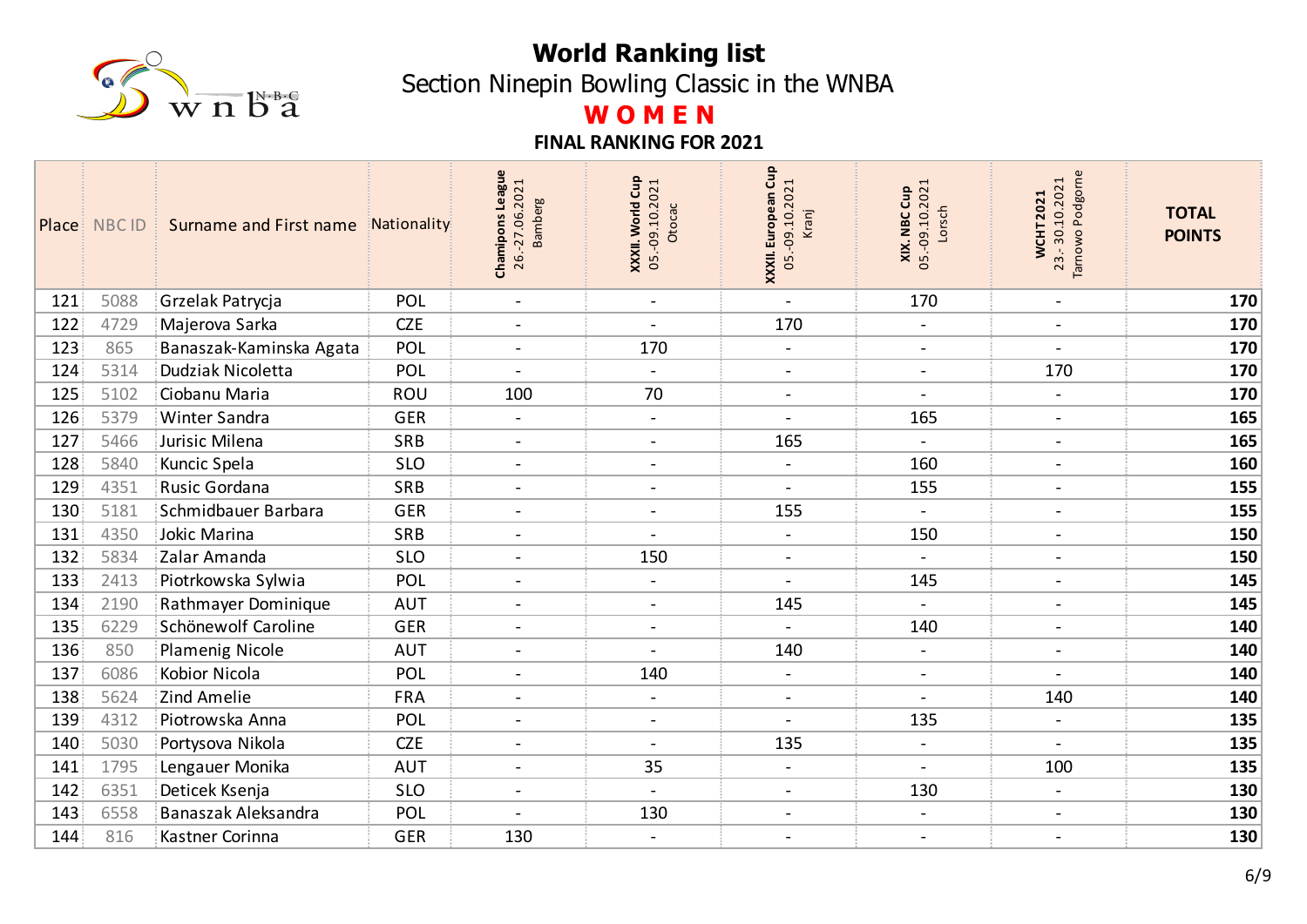

Section Ninepin Bowling Classic in the WNBA

# **W O M E N**

|                  | Place NBC ID | Surname and First name | Nationality | Chamipons League<br>26.-27.06.2021<br><b>Bamberg</b> | Cup<br>05.-09.10.2021<br>XXXII. World<br>Otocac | XXXII. European Cup<br>05.-09.10.2021<br>Kranj | <b>XIX. NBC Cup</b><br>05.-09.10.2021<br>Lorsch | Podgorne<br>23.-30.10.2021<br><b>WCHT2021</b><br>Tarnowo | <b>TOTAL</b><br><b>POINTS</b> |
|------------------|--------------|------------------------|-------------|------------------------------------------------------|-------------------------------------------------|------------------------------------------------|-------------------------------------------------|----------------------------------------------------------|-------------------------------|
| 145              | 6354         | Pecovnik Petra         | <b>SLO</b>  | $\blacksquare$                                       | $\blacksquare$                                  | $\blacksquare$                                 | 125                                             | $\overline{\phantom{a}}$                                 | 125                           |
| 146              | 5914         | Pasztor Enikö          | <b>HUN</b>  | $\overline{a}$                                       | $\blacksquare$                                  | 125                                            |                                                 | $\overline{\phantom{a}}$                                 | 125                           |
| 147              | 6660         | Antonic Anamarija      | <b>CRO</b>  | $\blacksquare$                                       | $\blacksquare$                                  | $\blacksquare$                                 | 120                                             | $\overline{\phantom{a}}$                                 | 120                           |
| 148              | 5931         | <b>Bodo Renata</b>     | SRB         | $\overline{a}$                                       | $\blacksquare$                                  | 120                                            | $\blacksquare$                                  | $\overline{\phantom{a}}$                                 | 120                           |
| 149              | 4277         | Vicanovic Bogdana      | <b>BIH</b>  | $\blacksquare$                                       | 120                                             | $\blacksquare$                                 | $\blacksquare$                                  | $\overline{\phantom{a}}$                                 | 120                           |
| 150 <sub>3</sub> | 6182         | Laibacher Vanessa      | <b>AUT</b>  |                                                      |                                                 | $\blacksquare$                                 | $\blacksquare$                                  | 120                                                      | 120                           |
| 151              | 6119         | Szabo Julia Emese      | <b>ROU</b>  | 120                                                  | $\blacksquare$                                  | $\blacksquare$                                 | $\blacksquare$                                  | $\blacksquare$                                           | 120                           |
| 152              | 6090         | <b>Bucholc Natalia</b> | POL         | $\overline{a}$                                       | $\blacksquare$                                  | $\overline{a}$                                 | 115                                             | $\blacksquare$                                           | 115                           |
| 153              | 4726         | Brozkova Nina          | <b>CZE</b>  | $\blacksquare$                                       | $\sim$                                          | 115                                            | $\blacksquare$                                  | $\overline{\phantom{a}}$                                 | 115                           |
| 154              | 6556         | Metlicka Aleksandra    | POL         | $\overline{\phantom{a}}$                             |                                                 |                                                | 110                                             | $\overline{\phantom{a}}$                                 | 110                           |
| 155              | 39           | Plamenig Daniela       | <b>AUT</b>  | $\overline{\phantom{a}}$                             | $\sim$                                          | 110                                            | $\blacksquare$                                  | $\overline{\phantom{a}}$                                 | 110                           |
| 156              | 6626         | Wieczorek Katarzyna    | POL         |                                                      | 110                                             | $\blacksquare$                                 | $\blacksquare$                                  |                                                          | 110                           |
| 157              | 1065         | Remy Aurelie           | <b>FRA</b>  | $\blacksquare$                                       | $\overline{\phantom{a}}$                        | $\blacksquare$                                 | $\blacksquare$                                  | 110                                                      | 110                           |
| 158              | 1160         | Pstrag-Wiligala Alina  | POL         | $\overline{\phantom{a}}$                             |                                                 | $\overline{\phantom{a}}$                       | 105                                             | $\blacksquare$                                           | 105                           |
| 159              | 4645         | <b>Budai Ana</b>       | SRB         | $\blacksquare$                                       | $\blacksquare$                                  | 105                                            | $\blacksquare$                                  | $\overline{\phantom{a}}$                                 | 105                           |
| 160              | 4968         | Jones Samantha         | <b>GER</b>  | $\overline{\phantom{a}}$                             | $\overline{\phantom{a}}$                        |                                                | 100                                             | $\blacksquare$                                           | 100                           |
| 161              | 672          | Milosav Hajnalka       | SRB         | $\overline{a}$                                       | $\blacksquare$                                  | 100                                            | $\blacksquare$                                  | $\overline{\phantom{a}}$                                 | 100                           |
| 162              | 4443         | Kozak Jennifer         | <b>AUT</b>  | $\blacksquare$                                       | 100                                             | $\blacksquare$                                 | $\blacksquare$                                  | $\overline{\phantom{a}}$                                 | 100                           |
| 163              | 5803         | Csizmazia Katalin      | <b>HUN</b>  | $\blacksquare$                                       | $\overline{\phantom{0}}$                        | $\blacksquare$                                 | 95                                              | $\overline{\phantom{a}}$                                 | 95                            |
| 164              | 6024         | Kis Horvath Luca       | <b>HUN</b>  | $\overline{\phantom{a}}$                             | $\blacksquare$                                  | 95                                             | $\blacksquare$                                  | $\blacksquare$                                           | 95                            |
| 165              | 5315         | Jadrzyk Wiktoria       | POL         | $\blacksquare$                                       | $\blacksquare$                                  | $\blacksquare$                                 | 90                                              | $\overline{\phantom{a}}$                                 | 90                            |
| 166              | 2612         | Pirman Lidija          | <b>SLO</b>  | $\blacksquare$                                       | $\blacksquare$                                  | 90                                             | $\blacksquare$                                  | $\blacksquare$                                           | 90                            |
| 167              | 1338         | Jojinovic Jelena       | <b>BIH</b>  | $\overline{a}$                                       | 90                                              | $\blacksquare$                                 | $\blacksquare$                                  | $\sim$                                                   | 90                            |
| 168              | 5675         | Vavrova Vladimira      | <b>SVK</b>  | $\blacksquare$                                       | $\blacksquare$                                  | $\overline{\phantom{a}}$                       | $\blacksquare$                                  | 90                                                       | 90                            |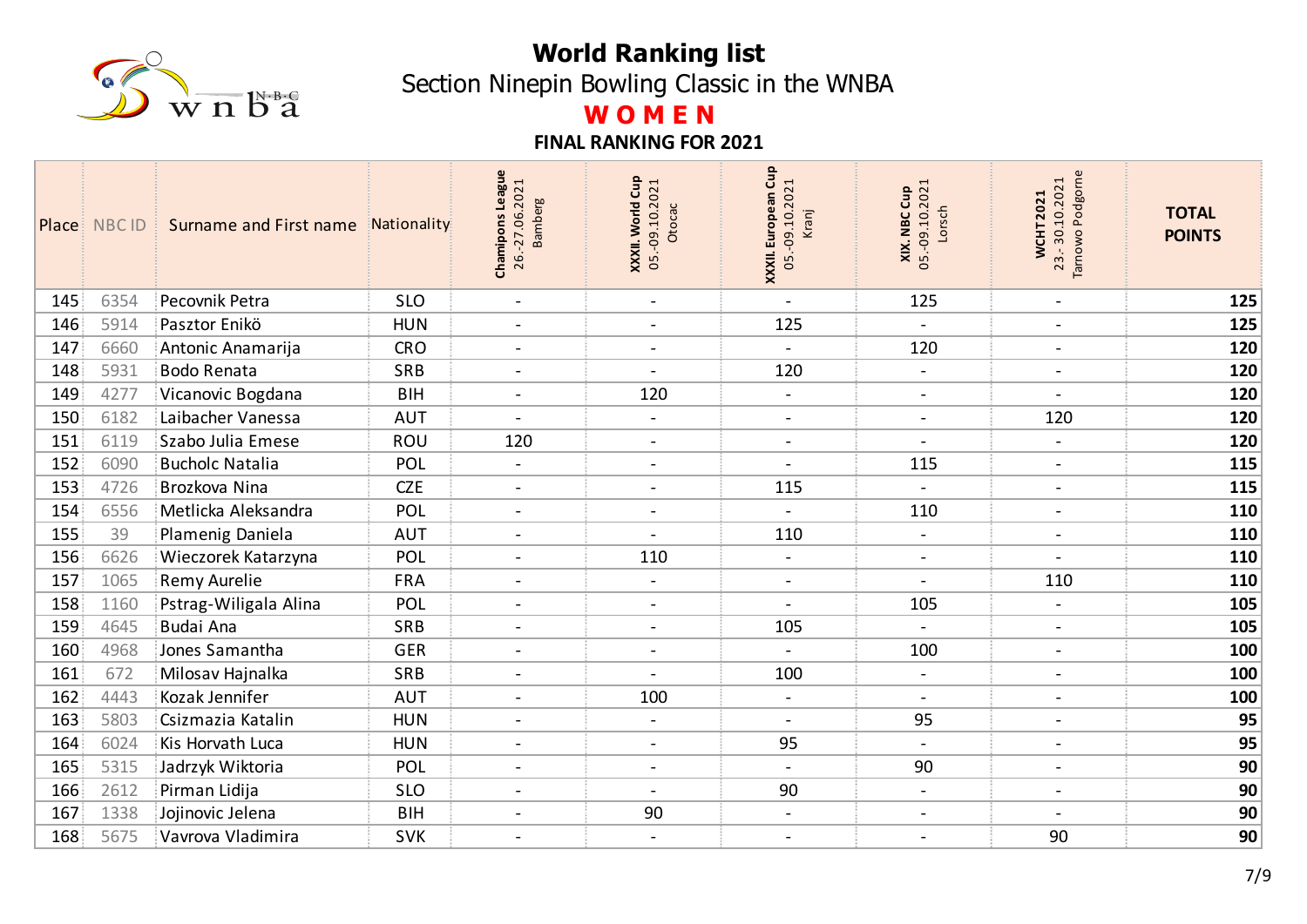

Section Ninepin Bowling Classic in the WNBA

# **W O M E N**

|     | Place NBC ID | Surname and First name   | Nationality | <b>Chamipons League</b><br>26.-27.06.2021<br>amberg<br>$\overline{m}$ | Gup<br><b>XXXII. World Cup</b><br>05.-09.10.2021<br>Otocac | XXXII. European Cup<br>05.-09.10.2021<br>Kranj | <b>XIX. NBC Cup</b><br>05.-09.10.2021<br>Lorsch | Podgorne<br>23.-30.10.2021<br><b>WCHT2021</b><br>Tarnowo | <b>TOTAL</b><br><b>POINTS</b> |
|-----|--------------|--------------------------|-------------|-----------------------------------------------------------------------|------------------------------------------------------------|------------------------------------------------|-------------------------------------------------|----------------------------------------------------------|-------------------------------|
| 169 | 3099         | Oros Marijana            | SRB         | $\overline{\phantom{a}}$                                              | $\blacksquare$                                             | $\blacksquare$                                 | 85                                              | $\blacksquare$                                           | 85                            |
| 170 | 5913         | Matyas Viola             | <b>HUN</b>  | $\overline{a}$                                                        | $\blacksquare$                                             | 85                                             | $\blacksquare$                                  | $\blacksquare$                                           | 85                            |
| 171 | 1446         | Nguyen Monika            | <b>AUT</b>  | $\overline{\phantom{a}}$                                              | 40                                                         | $\blacksquare$                                 | $\blacksquare$                                  | 45                                                       | 85                            |
| 172 | 4985         | Szczepska Sandra         | POL         | $\sim$                                                                | $\blacksquare$                                             | $\blacksquare$                                 | 80                                              | $\blacksquare$                                           | 80                            |
| 173 | 6372         | Ogrizek Maruska          | <b>SLO</b>  | $\overline{\phantom{a}}$                                              | 80                                                         | $\blacksquare$                                 | $\blacksquare$                                  | $\blacksquare$                                           | 80                            |
| 174 | 3924         | Kohoutova Vlasta         | <b>CZE</b>  | $\blacksquare$                                                        | $\overline{\phantom{a}}$                                   | $\blacksquare$                                 | $\blacksquare$                                  | 80                                                       | 80                            |
| 175 | 6163         | Pychova Barbora          | <b>CZE</b>  | $\overline{\phantom{a}}$                                              | $\blacksquare$                                             | $\blacksquare$                                 | 75                                              | $\qquad \qquad -$                                        | 75                            |
| 176 | 6625         | Zurczak Katarzyna        | POL         | $\sim$                                                                | 75                                                         | $\blacksquare$                                 | $\blacksquare$                                  | $\sim$                                                   | 75                            |
| 177 | 6386         | Melchertova Martina      | <b>CZE</b>  | $\blacksquare$                                                        | $\blacksquare$                                             | $\blacksquare$                                 | 70                                              | $\blacksquare$                                           | 70                            |
| 178 | 4507         | <b>Bonk Aleksandra</b>   | POL         | $\overline{\phantom{a}}$                                              |                                                            | $\blacksquare$                                 | $\blacksquare$                                  | 70                                                       | 70                            |
| 179 | 5932         | Ertl Maria               | <b>AUT</b>  | $\blacksquare$                                                        | $\blacksquare$                                             | $\overline{\phantom{a}}$                       | 65                                              | $\blacksquare$                                           | 65                            |
| 180 | 996          | Perisic Tatjana          | <b>BIH</b>  |                                                                       | 65                                                         | $\blacksquare$                                 | $\overline{\phantom{a}}$                        | $\overline{\phantom{a}}$                                 | 65                            |
| 181 | 4927         | Mandic Tatjana           | SRB         | $\overline{\phantom{a}}$                                              | $\blacksquare$                                             | $\blacksquare$                                 | 60                                              | $\blacksquare$                                           | 60                            |
| 182 | 5525         | Hegedüs Timea            | <b>HUN</b>  | $\overline{\phantom{a}}$                                              | 60                                                         | $\blacksquare$                                 | $\overline{\phantom{0}}$                        | $\blacksquare$                                           | 60                            |
| 183 | 6661         | Gizdulic Sanja           | <b>CRO</b>  | $\sim$                                                                | $\blacksquare$                                             | $\blacksquare$                                 | 55                                              | $\blacksquare$                                           | 55                            |
| 184 | 3199         | Dostanic Sandra          | <b>SLO</b>  |                                                                       | 55                                                         | $\blacksquare$                                 | $\blacksquare$                                  | $\overline{\phantom{a}}$                                 | 55                            |
| 185 | 105          | Gruszkova Helena         | <b>CZE</b>  | $\blacksquare$                                                        | $\blacksquare$                                             | $\blacksquare$                                 | $\blacksquare$                                  | 55                                                       | 55                            |
| 186 | 6652         | Delic Olivera            | SRB         | $\overline{\phantom{a}}$                                              | $\blacksquare$                                             | $\blacksquare$                                 | 50                                              | $\blacksquare$                                           | 50                            |
| 187 | 3204         | Miklavec Masa            | <b>SLO</b>  | $\overline{\phantom{a}}$                                              | 50                                                         | $\overline{\phantom{a}}$                       | $\blacksquare$                                  | $\overline{\phantom{a}}$                                 | 50                            |
| 188 | 6382         | Concepcion Lenka         | <b>CZE</b>  |                                                                       |                                                            | $\blacksquare$                                 | 45                                              | $\overline{\phantom{a}}$                                 | 45                            |
| 189 | 6436         | Janosi-Halamagyi Kriszta | <b>ROU</b>  | $\blacksquare$                                                        | 45                                                         | $\blacksquare$                                 | $\blacksquare$                                  | $\blacksquare$                                           | 45                            |
| 190 | 6352         | Kuncic Lucija            | <b>SLO</b>  | $\overline{\phantom{a}}$                                              | $\blacksquare$                                             | $\blacksquare$                                 | 40                                              | $\blacksquare$                                           | 40                            |
| 191 | 263          | Pivkova Klaudia          | <b>SVK</b>  | $\overline{a}$                                                        | $\blacksquare$                                             | $\blacksquare$                                 | $\blacksquare$                                  | 40                                                       | 40                            |
| 192 | 4444         | Laibacher Marina         | <b>AUT</b>  | $\blacksquare$                                                        | $\blacksquare$                                             | $\overline{\phantom{a}}$                       | 35                                              |                                                          | 35                            |